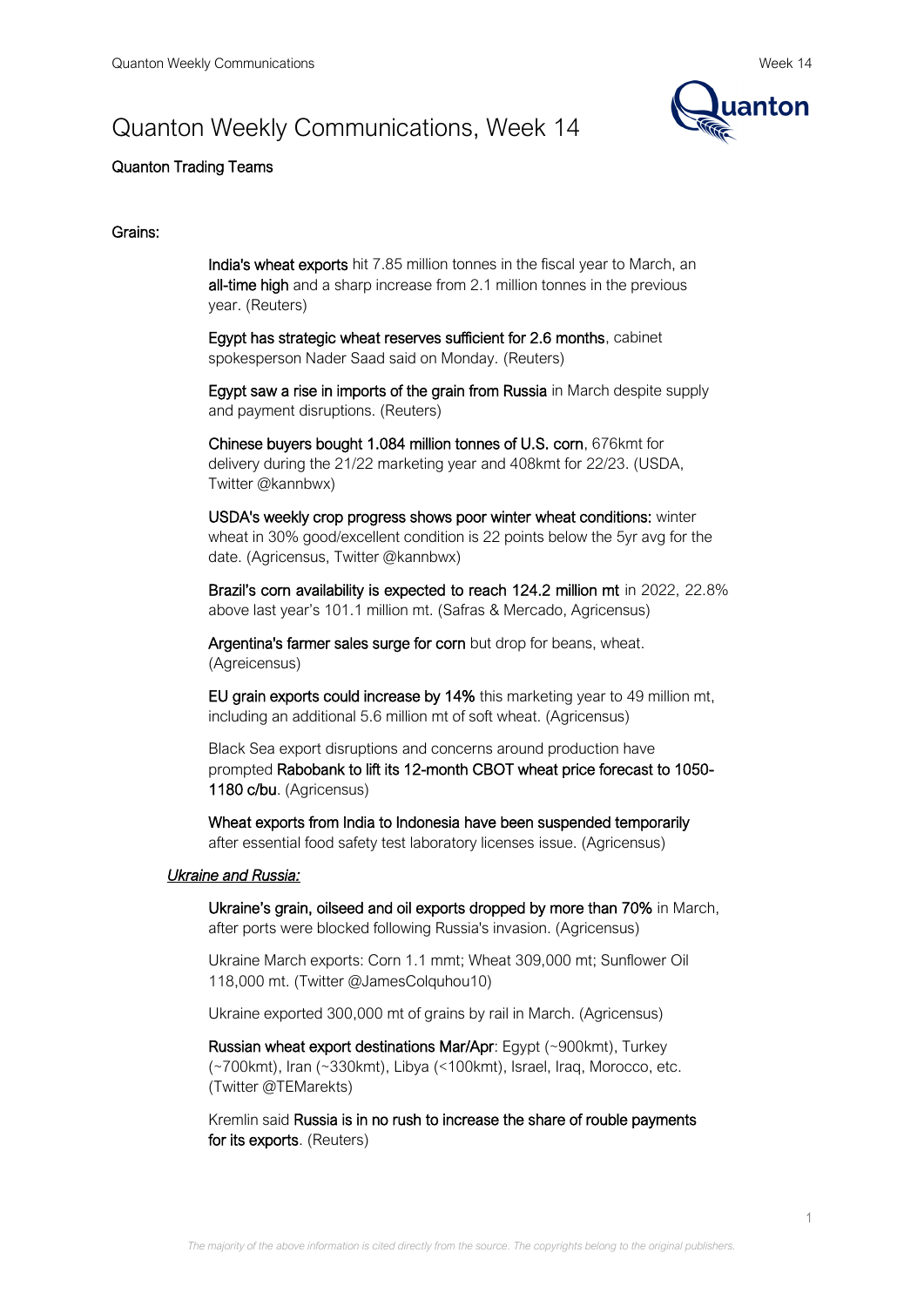Traders ask Ukraine government to cancel wheat export curbs. "About 12 million tonnes of corn are still stored in Ukraine, while less than 3 months are left before the new harvest, and domestic consumption can be about 1.5 million tonnes". (Reuters, Twitter @bullishboiler @RussianGrianTra)

Poland to create "dry port" to raise capacity for land exports of Ukrainian agricultural products. (APK)

The EU will officially announce the new sanctions that will **ban Russian and** Belarusian transport from entering ports and roads of the EU. (APK)

As of the morning of April 6, the indicative offer prices of feed barley totaled 385-410 USD/t FOB Black Sea (April - early May), down 20-25 USD/t compared to the week ago. (APK)

As of April 5, the prices of corn totaled 245-255 USD/t DAP Poland, down 5- 10 USD/t compared to the week ago. The prices for transportation of corn to port of Constanta (Romania) in April-May decreased by average 15 EUR/t to 300 EUR/t. (APK)

Ukraine trying to raise agricultural export to 1.5 mln tonnes per month. (APK)

In Feb-Mar, the average amount of precipitations was 20-40% of the norm. This may result in drought across many territories in Ukraine. (Ukrhydrometcenter, APK)

In western Ukraine, some 1,100 train wagons carrying grain are stuck near the main rail border crossing with Poland, unable to transport their cargo abroad. (Reuters)

Ukrainian weather forecasters expect a significant improvement soon in weather conditions for the development of recently sown spring crops. (APK Reuters)

Ukrainian Prime Minister said this year's grain harvest is likely to be 20% less than last year because of a reduced sowing area following Russia's invasion. (Reuters)

Russian wheat tax was set at \$101.40/mt (up \$5.30/mt) for the period between April 13 and 19.

#### Oilseeds:

India has harvested a record rapeseed-mustard crop, but crushing could lose momentum in the coming months as many farmers are holding back from selling to oilseed processors in the hope prices will rally further. (Reuters)

Brazilian soybean exports are expected to reach 11.1 million mt in April, 29% down yoy. (Anec, Agricensus)

The biggest cooking oil bottler for UK shops only has a few weeks' supply of sunflower oil left. (BBC)

USDA: India's oilseed production to rise 1% y-o-y in 2022/23. (Agricensus)

Rains boost hopes for Australia rapeseed, grains acreage. (Agricensus)

Brazil's soyoil and soymeal exports during the first quarter of 2022 reached multi-year high. (Agricensus)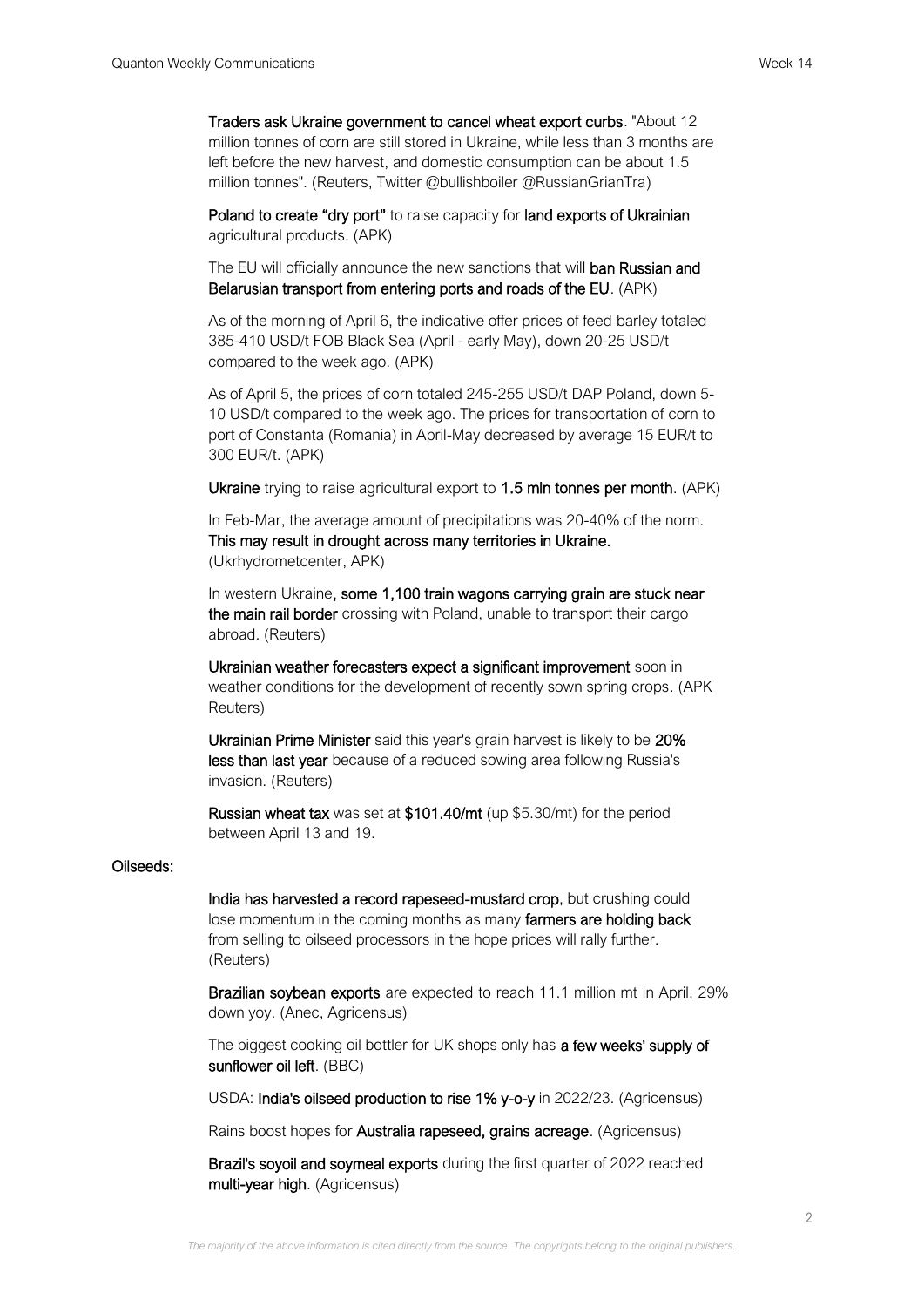IGC: Global sunflower acreage to decrease by 7.2% to 26.4m. (Agricensus)

Casde: China cuts 2021/22 estimates for rapeseed oil output. (Agricensus)

#### Coffee:

Arabica coffee posts moderate gains on strength in Brazilian real: Monday's coffee prices settled mixed, with arabica climbing to a 3-1/2 week high and robusta falling to a 2-1/2 week low. Arabica coffee rallied on strength in the Brazilian real (BRL/USD 0.223), which rose to a new 2-year high against the dollar.

The war in Ukraine will hurt global coffee demand and lead to a supply surplus in the 2022/23 season. (Reuters)

India's coffee exports hit a new high, up 42% to \$1.04 billion. (The Hindu)

In Burundi coffee sector experienced a steady decline and is less attractive to Burundians be them novices or experienced coffee producers. (Trendsnafrica)

#### Cocoa:

Rain was below average last week in most of Ivory Coast's cocoa growing regions but good soil moisture continued to strengthen the April-to-September mid-crop. (Reuters)

Cocoa prices fall on ample supplies from Ivory Coast: May ICE NY cocoa (CCK22) on Monday closed down -37 (-1.42%), and May ICE London cocoa #7 (CAK22) closed down -13 (-0.74%). Ample cocoa supplies from the Ivory Coast, the world's biggest cocoa producer. On Monday, the Ivory Coast government reported that Ivory Coast cocoa farmers sent a cumulative 1.87 MMT of cocoa to Ivory Coast ports from Oct 1-April 3, up +5.1% y/y.

Dubai could become a major hub for Ghana's cocoa by establishing a cocoa trading platforming in the Gulf Emirate.

## Sugar:

India could export a record 9 million tonnes of sugar in 2021/22 marketing year as production is likely to jump to a record 35 million tonnes. (Reuters)

Europe's largest sugar producer Suedzucker on Monday posted a rise of almost 40% in full year operating profit as improved sugar and bioethanol markets boosted earnings. (Reuters)

Brazil's GMO sugarcane area to nearly double this year. (Reuters)

India's sugar consumption is set to hit record highs in the current summer season as demand from bulk consumers such as cold drink and ice creammakers rises after the lifting of COVID-19 restrictions. (Reuters)

## World:

Argentina's March agriculture export revenues reached highest in 20 years. (Agricensus)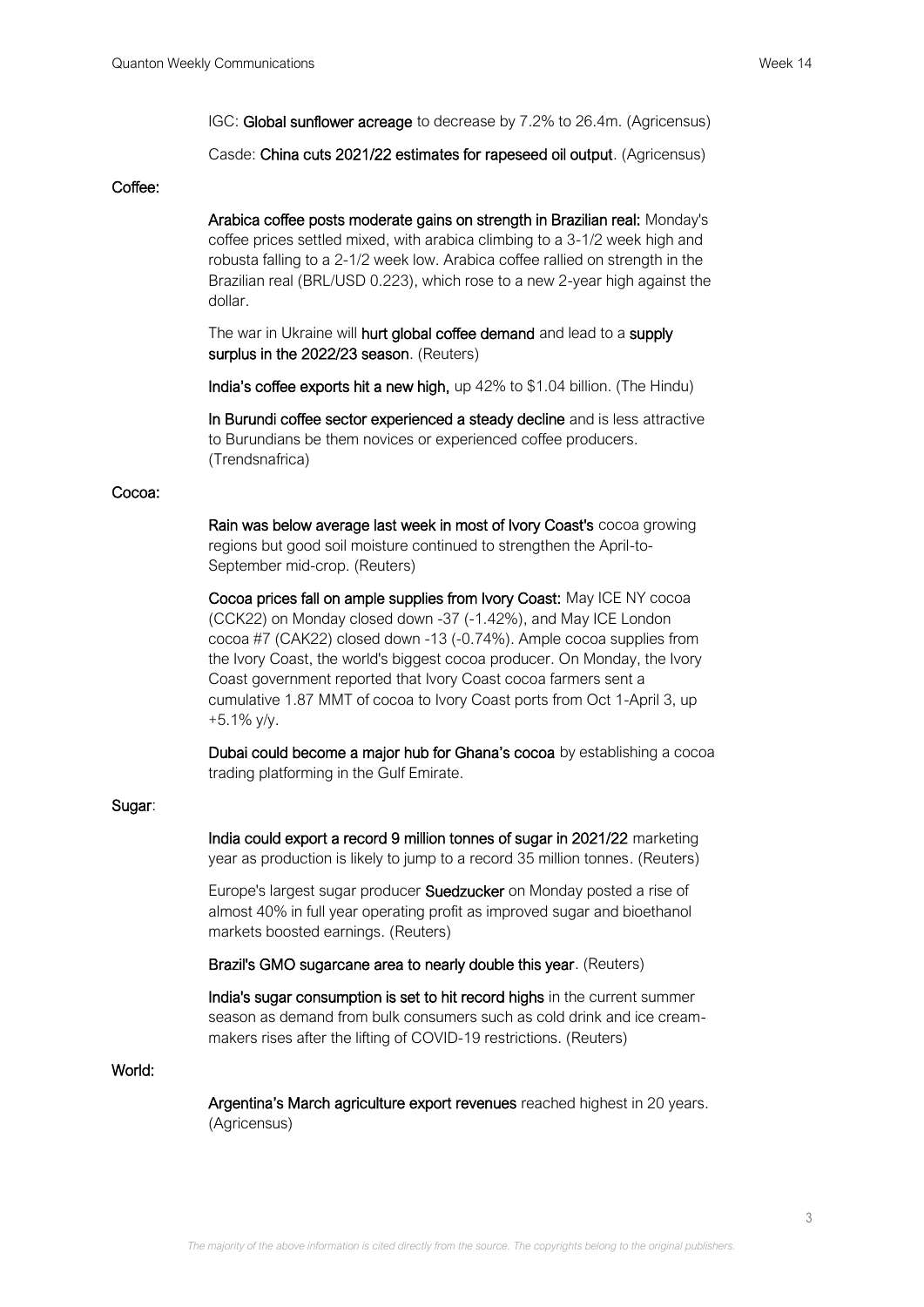Afreximbank had set up a \$4 billion trade finance programme to cushion economies and businesses on the continent against shocks arising from the war in Ukraine. (Reuters)

Iraq will allow all food imports for three months in order to enhance food security. (Reuters)

Sri Lankan's goods and services exports could plunge 20% to 30% this year due to **high freight charges and power cuts**. The country had no alternative to restructuring its debt, as it faces a crippling economic crisis. (Reuters)

U.N.: Food prices hit record high in March, jumped nearly 13%. (Reuters)

Graincorp raises profit view on Ukraine conflict-led shortage. (Reuters)

# Fertilisers:

Tunisia's phosphate production doubled to 1.3 million tonnes in the first quarter of 2022, compared to the same period last year. ((Reuters)

Brazil accelerated fertilizer imports in the first three months of the year, as Western sanctions on major suppliers Russia and Belarus pose a risk to shipments going forward. (Reuters)

#### Freights:

A foreign-flagged merchant ship was hit by a Russian navy missile in the besieged southern Ukrainian port city of Mariupol with one crew member needing medical care. (Reuters)

The risk of floating mines in the major Black Sea shipping route is adding to perils for merchant ships sailing in the region. (Reuters)

Dry bulk freight rates edged lower across all vessel segments this week amid fresh signs of weakening economic sentiment in China. (Agricensus)

Panamax Market: A weaker Panamax index overall but according to some sources some signs of green shoots of recovery for the longer grain front haul trips especially for earlier than index dates, so this brought into play some of the Continent / Mediterranean positions which had been pegged back to late. Despite holidays in some parts, activity in Asia remained healthy, and sources felt some of the early ships had been shifted in the North and the focus for some of the tonnage here was to consider the ballast South. In the South, some tonnage with limited options or with specific trade in mind conceded cheaper rates with charterers holding the upper hand.

Panamax Index – 2777 (down 10.66 % over last week)

Panamax 4 TC – 23,661 (down 11.25 % over last week)

Panamax 5 TC – 24,997 (down 10.65 % over last week)

P2A (Continent/Far East) – 35,714 (up 1.73 % over last week)

P6A (Singapore/ECSA RV) – 26,368 (down 4.43 % over last week)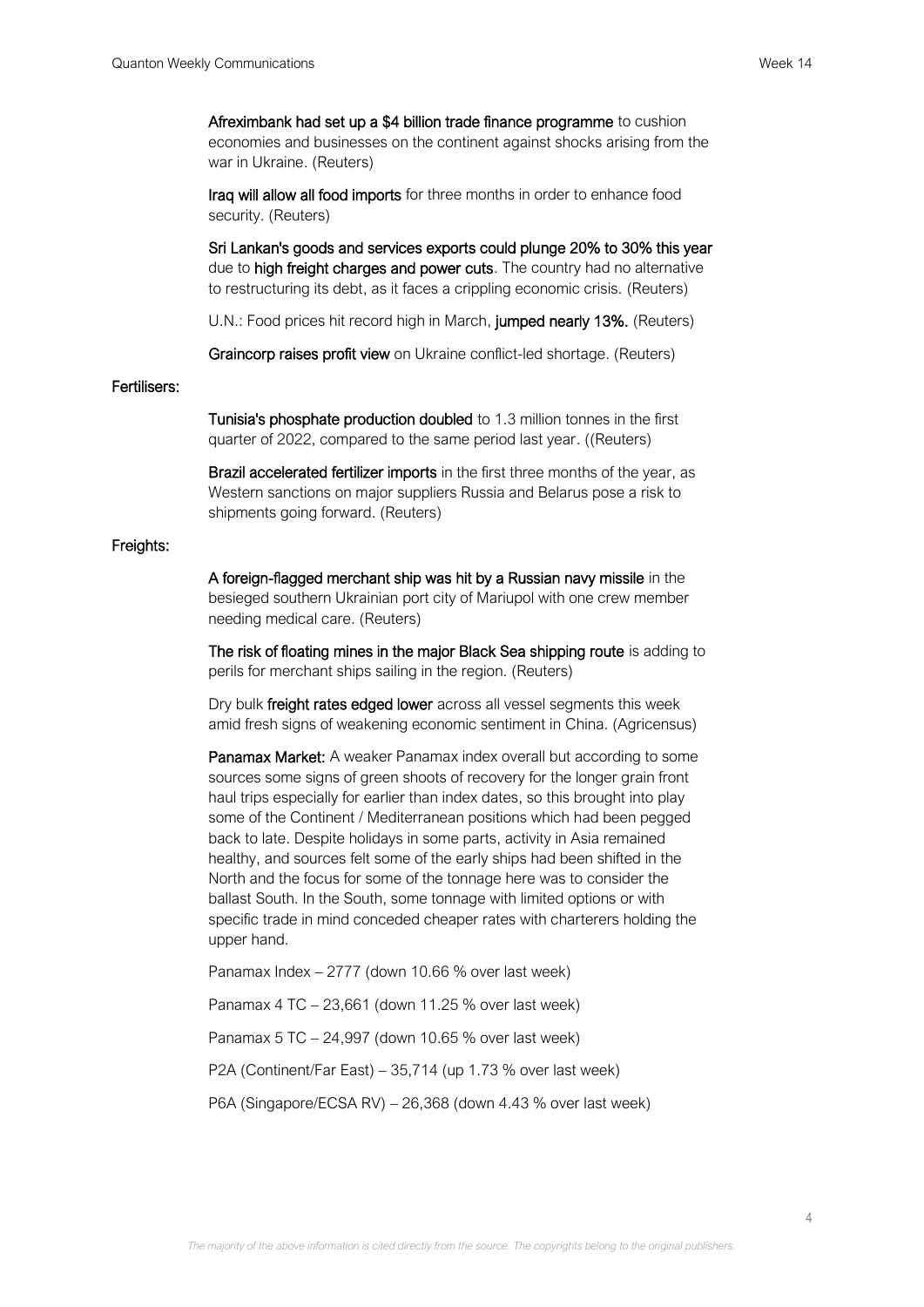Supramax: With bigger uncertainty on the Russian coal ban and further sanction it's hard to say what direction the market will take- but would say market will remain strong with a slight drop over Easter. Owners willing to call Russian ports still seeing huge premiums at rates around 70-80,000. FFA kept falling all week whilst South America front haul remains thick firmer. It's basically been a drop all over further markets and the gap between bid/ offer keeps spreading. Period market have also seen a heavy correction and is more or less not even present on the longer ones. Rate wise Continent front haul was fixed at lower 20s on a Supramax- from USG similar vessel wee fixed low 30K.

BSI 10TC – 27,518 (down 10.11 % over last week)

S1B (Canakkale via Med-Bsea/China-S.Korea) – 24,708 (down 1.69 % over last week)

S4B (Skaw-Passero/USG) – 20,266 (down 1.65 % over last week)

BHSI 7 TC – 27,786 (down 9.81 % over last week)

HS1 (Cont med-ECSA) – 20,221 (up 3.39 % over last week)

HS3 (ECSA/Cont-Med) – 39,472 (down 22.31 % over last week)

## Tenders:

## Saudi Arabia bought wheat:

- 625kmt, shipment, Sep-Nov, 422.47 USD/mt

Jordan's MIT tenders for milling wheat:

- 120,000 mt, shipment May-Jul

Philippine's San Miguel bought feed wheat

- 40,000 mt, shipment Aug

# Philippine's San Miguel tenders for barley

No purchase made

Japan's MAFF tenders for wheat:

- 138,000 mt, shipment June – August

Last week:

# Jordan's MIT buys barley:

- 60,000 mt, CFR 395 USD/mt, Viterra, shipment July

# Turkey's TMO tenders for sunoil:

Shipment Apr - May

# Turkey's TMO bought corn:

- 50,000 mt, CFR Mersin, 400.87 USD/mt
- 50,000 mt, CFR Iskenderun, 407.87 USD/mt

# Turkey's TMO bought corn: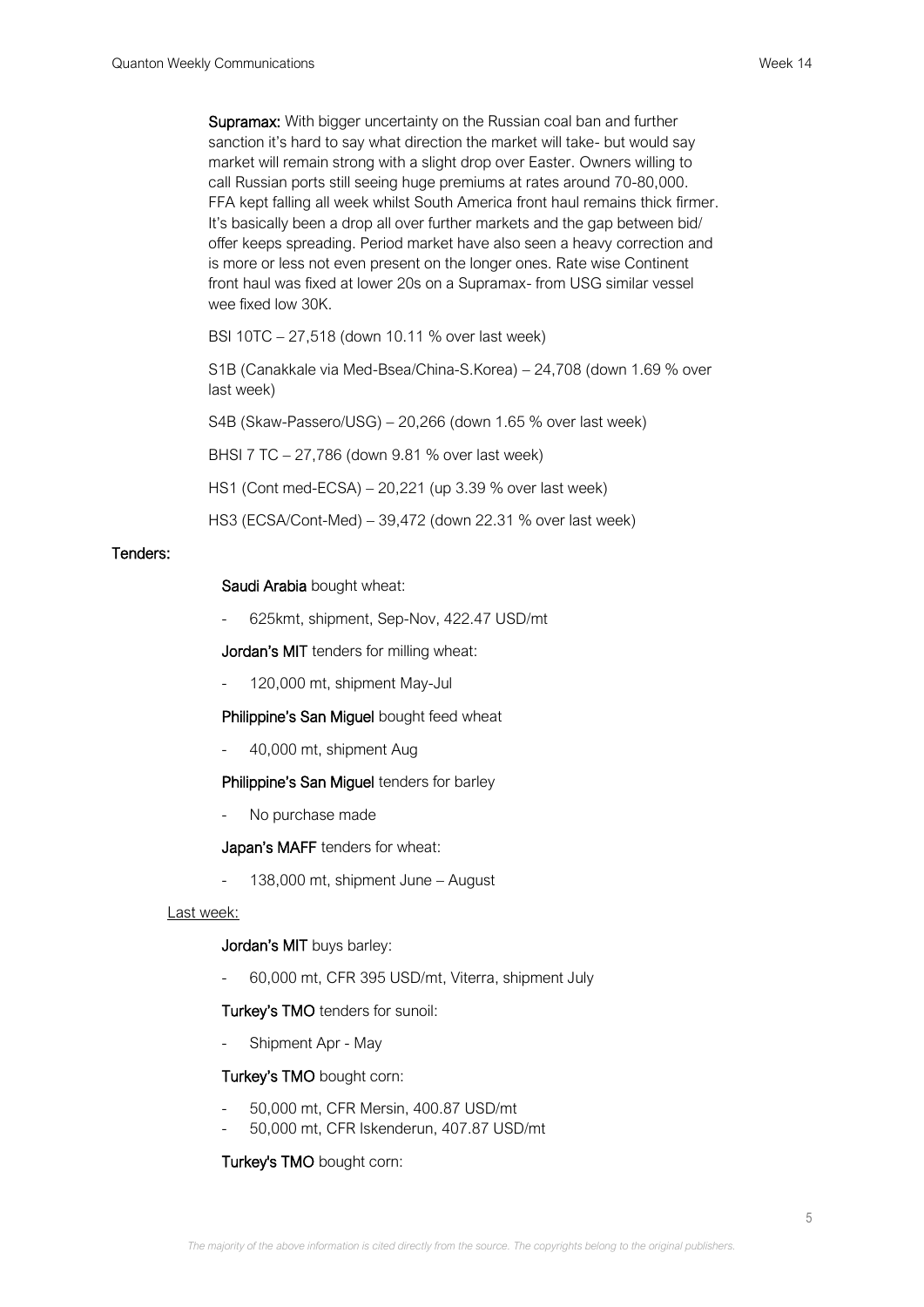- 175,000 mt EXW, 401.96 USD/mt on average

Algeria's OAIC tenders for milling wheat:

- 50,000 mt, June shipment

Tunisia's ODC tenders for wheat

- 150,000 mt, shipment Apr-Jun

Tunisia's ODC tenders for barley:

- 100,000 mt, shipment Apr-Jun

Iraq's trade ministry has bought milling wheat:

- 100,000 mt, German origin, 570 USD/mt

South Korea's KFA bought corn:

- 120,000 mt, 399.45 USD/mt, Cargill, shipment Jun

South Korea's MFG bought corn:

- 137,000 mt, CFR 383.33 USD/mt, shipment July

South Korea's KFA tender for corn:

- 120,000 mt, shipment July

Taiwan's FMA bought wheat:

- 40,000 mt, US origin, shipment May, CHS and ADM, 448.6 USD/mt

China sold 546,015 mt of wheat from their state reserves at an average price of 453.05 USD/mt, down from 465.03 USD/mt.

<End of document>